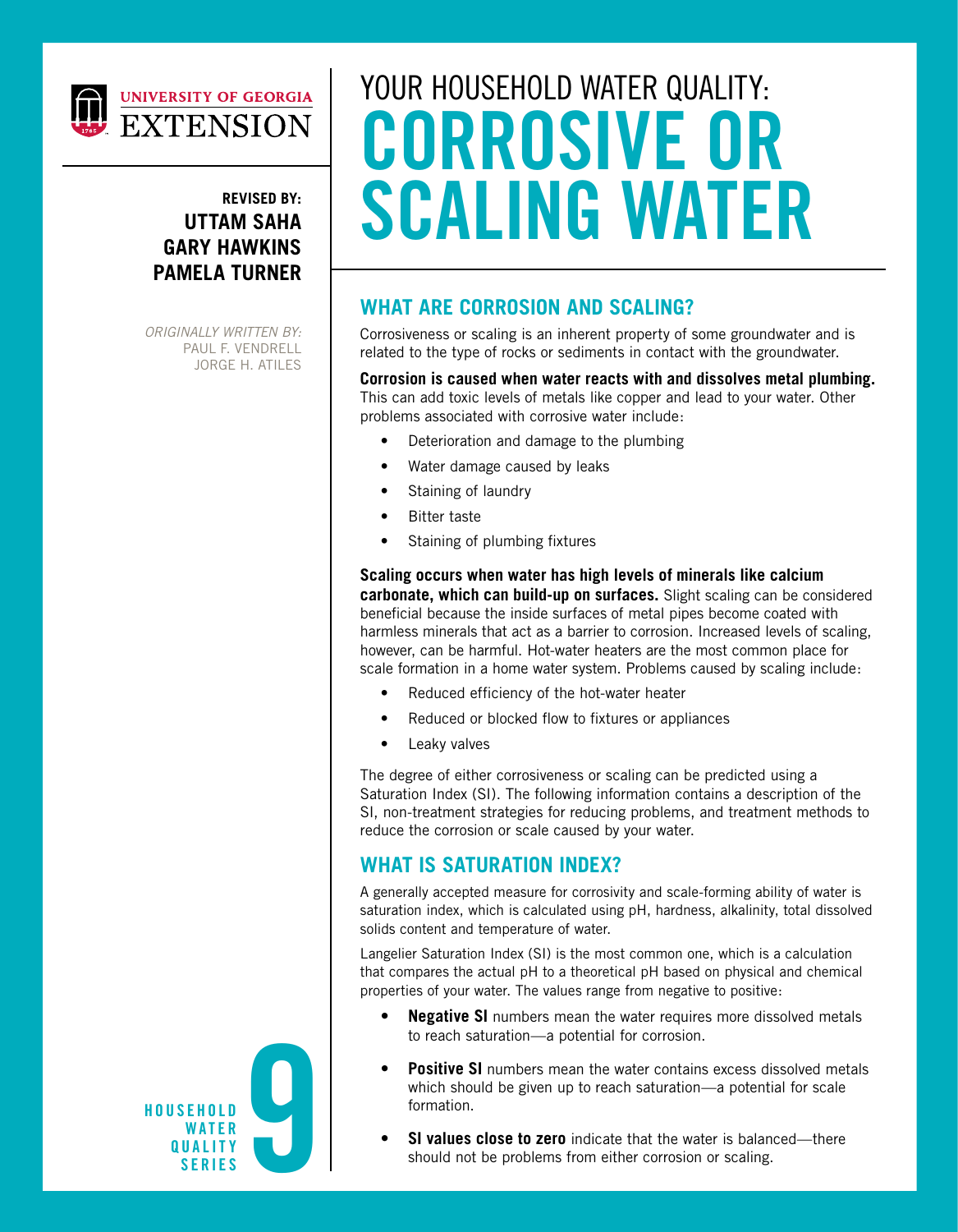**See the table on the right for the SI values, descriptions, and general recommendations.**

| <b>LANGELIER</b><br><b>SATURATION INDEX (SI)</b> | <b>DESCRIPTION</b>                                    | <b>RECOMMENDATIONS</b>                        |
|--------------------------------------------------|-------------------------------------------------------|-----------------------------------------------|
| $< -5.0$                                         | <b>Very Severe Corrosion</b>                          | <b>Treatment Required</b>                     |
| $> -5.0$ to $-3.0$                               | <b>Severe Corrosion</b>                               | <b>Treatment Highly</b><br><b>Recommended</b> |
| $> -3.0$ to $-2.0$                               | <b>Moderate Corrosion</b>                             | <b>Treatment Recommended</b>                  |
| $> -2.0$ to $-1.0$                               | <b>Mild Corrosion</b>                                 | <b>Consider Treatment</b>                     |
| $> -1.0$ to $< 1.0$                              | <b>No Corrosive or Scale</b><br><b>Forming Effect</b> | <b>Treatment Unneeded</b>                     |
| 1.0 to $<$ 3                                     | <b>Mild Scale Formation</b>                           | <b>Treatment Optional</b>                     |
| $3.0 \text{ to } 4.0$                            | <b>Moderate Scale Formation</b>                       | <b>Consider Treatment</b>                     |
| $\geq 4.0$                                       | <b>Severe Scale Formation</b>                         | <b>Treatment Recommended</b>                  |

#### **WHAT CAN I DO TO REDUCE PROBLEMS FROM CORROSIVE WATER WITHOUT INSTALLING A TREATMENT SYSTEM (NON-TREATMENT STRATEGIES)?**

Corrosive water can dissolve metals from plumbing system such as from the copper pipes joined by lead solders as found in some older homes. Such dissolution contaminates household water with metals as well as corrodes the pipes and joints leading to development of pin-hole sized leaks on them in extreme cases. Using plastic pipes in the house and non-corrosive fixtures will eliminate this problem. Submersible pumps should be constructed of stainless steel. If any metal plumbing hardware is used, do not join two different metals.

#### **WHAT CAN I DO IF THE NON-TREATMENT STRATEGIES DON'T REDUCE CORROSIVENESS?**

Raising the pH of your water will reduce its corrosiveness. A filter bed containing basic minerals of calcium or magnesium is the recommended method for raising pH. Filter beds are commercially available that contain calcite (marble chips) or a blend of calcite and magnesium oxide (corosex). While calcite is a slow acting filter bed, corosex acts rapidly. Use the blend when the actual pH is below 6.0.

#### **WHAT CAN I DO TO REDUCE SCALE FORMATION WITHOUT INSTALLING A WATER SOFTENER?**

Scale formation in the hot-water heater can be considerably reduced by lowering the temperature setting. Lower temperatures produce less scale. As an added benefit to lowering your hot-water temperature, your utility bill will be less. However, dish washers may not clean dishes properly at temperatures below 140 °F. Scale may still form in the hot water heater and accumulate over time. As scale builds up, the efficiency of this appliance will decline. Flushing out the accumulated scale on a regular schedule will restore the heat transfer efficiency.

#### **WHAT CAN I DO IF THE NON-TREATMENT STRATEGIES DON'T SOLVE MY SCALING PROBLEMS?**

The most common treatment for reducing scale formation is to "soften" the water. "Softening" is a process where calcium and magnesium in the water are exchanged with sodium. Commercial softeners are available either through a plumbing equipment supplier or a water treatment professional. Note that the amount of sodium in your water will increase, which can create problems for people with hypertension and/or on low sodium diets. Only softening the hot water, removing the sodium before drinking, or by-passing the softener for drinking water can eliminate this problem. Sodium can be removed by reverse osmosis, distillation, or ion exchange resin filtration.